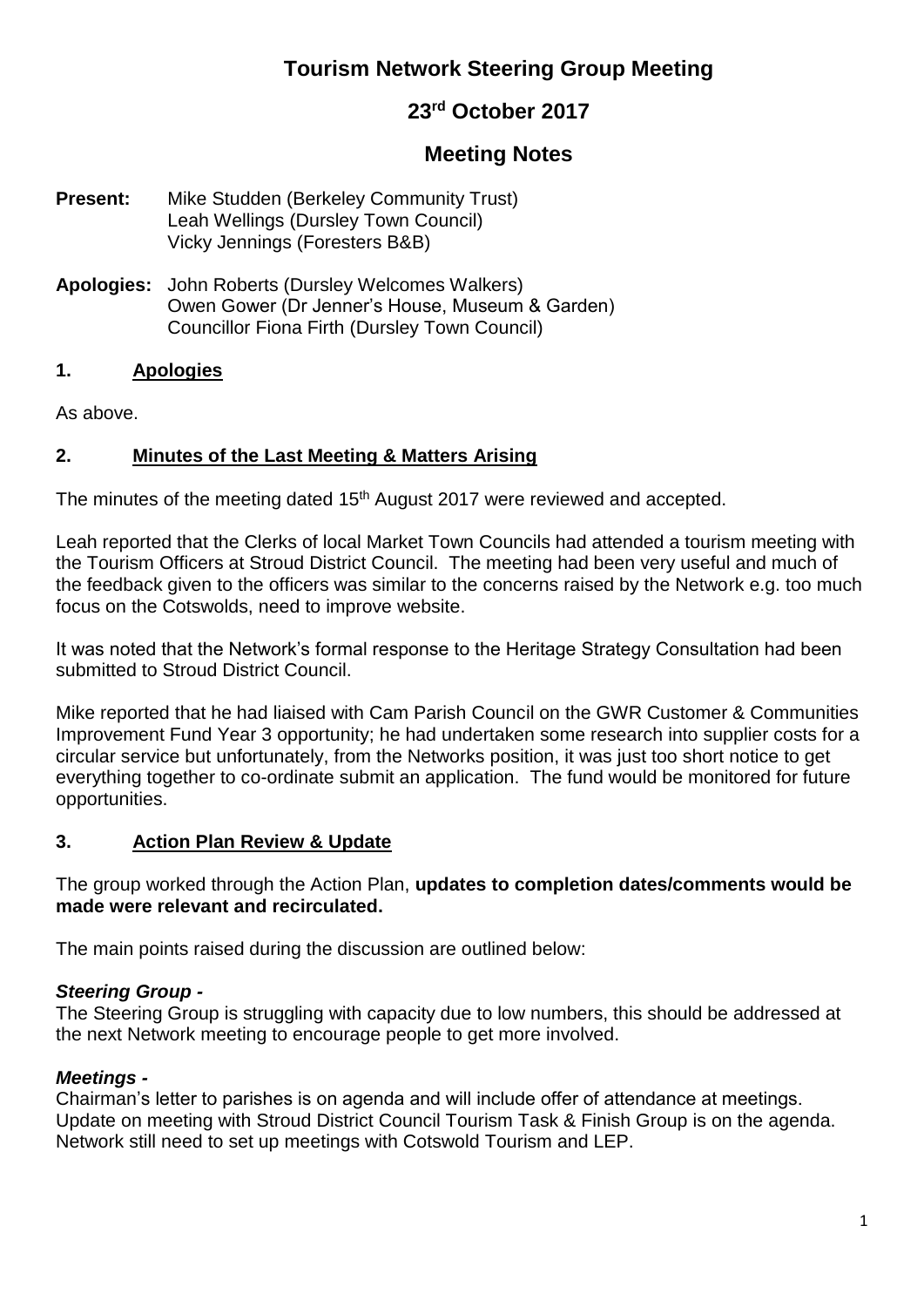Mike has booked an appointment with County Councillor Brian Tipper to discuss issues relating to highways/transportation e.g. circular route. It was noted that the County are cash strapped.

#### *Bainton Bikes & Taxi Feasibility Study Recommendations -*

Need to get an update on this project and revisit other recommendations. It was noted that the Transportation group had been given a grant by Dursley Town Council towards a noticeboard at the station.

### *Parish Information Template -*

Many still need to be completed. This work is mentioned in the chairman's letter to parishes.

#### *Interest Groups -*

The interest groups have not really taken off as we first envisaged. They may come together when people can see the profile information and make the connections.

### *Press/Media -*

It was suggested that the first release should be catchy to get attention. Members of the group would have a think and careful plans would be put in place.

#### *Social Media (Masterclass)-*

Leah had spoken to the Officers at Stroud District Council in an attempt to get a speaker on social media, efforts would continue, the LEP might be able to help. Vicky agreed to approach one of her contacts to see if they could help out.

### *Eating & Drinking Map idea -*

Vicky discussed the possibility of developing an Eating & Drinking Map for the area. The map could include locations, numbers and box adverts.

Vicky would be happy to carry out the research and co-ordination work, having done something similar for another area, but would need to make a charge for doing so, due to the amount of work involved. Costs could be covered by a % of the fee it earns.

It would be good to see an example of what it could look like. It was suggested that the Network would need to consider the idea and make a decision on whether an Eating and Drinking map should be developed/commissioned on behalf of the Network.

#### *Logo -*

It was suggested that if the Network is to develop maps and leaflets in the future it needs a logo or some simple way of branding the information so that it can be recognised. This should be brought forward as a project sooner rather than later.

A specification would be required to go out to local designers to come up with ideas. (Dursley NDP went through a similar process to get their logo/branding).

## **4. Chairman's draft letter**

The group considered the latest updated draft letter to be sent to the Clerks of parish/town councils in the area.

John had suggested that the Network invite each council to produce a tourism development plan. This could be a pretty simple outline of stages and priorities and targets. The Network could then assist in bringing some coherence to the several plans and assisting in integrating them into an overall strategy (or invite them to work within our existing one).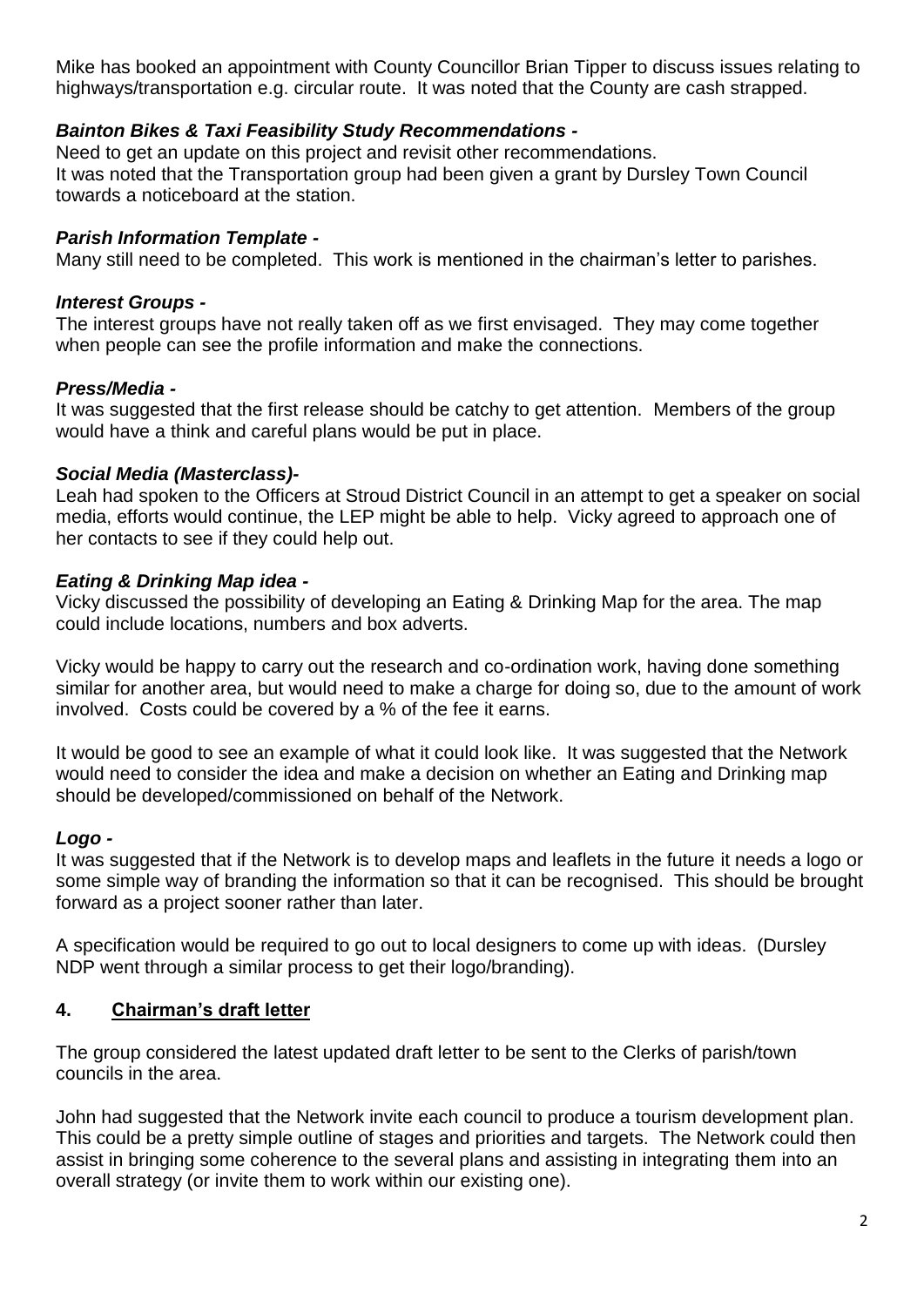It was felt that this might be the next stage down the line and that the priority should be getting initial buy in from parishes and a commitment to work together.

No further amendments were put forward. **It was agreed that the letter should be sent and Mike follow up with a call.**

## **5. Arrangement for Next Network Meeting**

## **The following points were agreed:**

- The next wider Network meeting would take place on Wednesday 13<sup>th</sup> December 2017 at 6pm (onwards) with mince pies (exact timings TBA)
- The meeting would include the opportunity to network and share information as well as attend master classes. Master class ideas put forward were social media and how to work together and complete the profile information template. Could be some opportunities to look at completed profiles and start to build packages/make connections/maps.
- The meeting could include stalls/picture boards and space for business cards and flyers to be given out.
- Mike agreed to speak with Berkeley Castle to see if they can provide the venue. If not possible the previous venue offer from Cam Parish Council will be taken up.
- Vicky agreed to speak to a contact regarding a social media speaker. Mike agreed to speak with Jackie Pennington about a possible speaker. Leah agreed to speak with the Tourism Officers.
- The networking side of the meeting would be followed by a short business meeting.

## **6. Autumn Newsletter**

#### **Mike agreed to draft the Autumn update newsletter and send to Leah for formatting, including the following:**

- Accommodation list now on the web page for information.
- Response to the Heritage Strategy.

## **7. Feedback from Stroud District Council Tourism Review Group**

Mike reported back following his attendance at the Stroud District Council Tourism Review meeting; the Network had been invited to send a rep to share comment and feedback regarding the District Council's tourism activities.

The following points were noted/raised:

- Only 2 District Councillors were present at the meeting on the night due to a clash with another Council meeting.
- The meeting format was held in a select committee style; the group has been tasked with coming up with recommendations for the District Council to consider.
- The review does not include the Stroud TIC service.